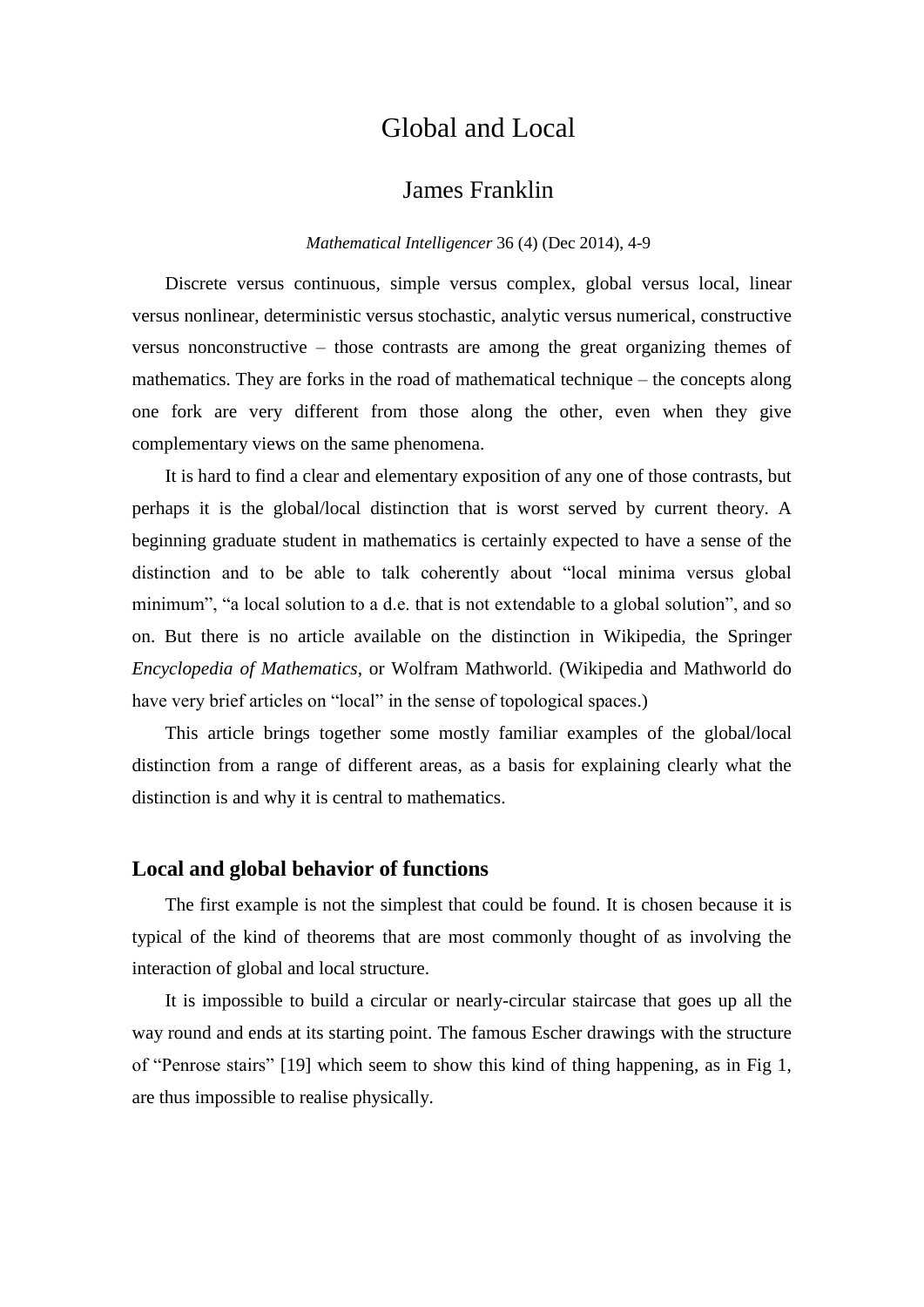

Figure 1: Escher's Waterfall (http://en.wikipedia.org/wiki/File:Escher\_Waterfall.jpg)

The impossibility is not just empirical, since no change in the laws of nature would make such a staircase possible. There is a purely mathematical fact underlying the impossibility, namely, that there exists no continuous function from the (oriented) circle to the real numbers which is increasing all the way round. That theorem involves the global/local distinction in an essential way: locally – at any point on the circle – it is possible to find a neighbourhood and a function from that neighbourhood to the reals which is monotonic increasing; but it is impossible to fit those local choices together to construct a function from the whole oriented circle to the reals which is increasing everywhere.

The example fits into general theory of the extension of continuous functions [23], [13]. There are many more advanced theorems in algebraic topology, differential geometry and related fields, of a similar character to the staircase example. They describe how global structure constrains local structure (or, depending on one's point of view, how local structure gives rise to global). A well-known instance is the "hairy ball theorem", which states that the hair on a ball cannot be combed flat everywhere (formally, every continuous tangent vector field on the sphere vanishes somewhere) [6].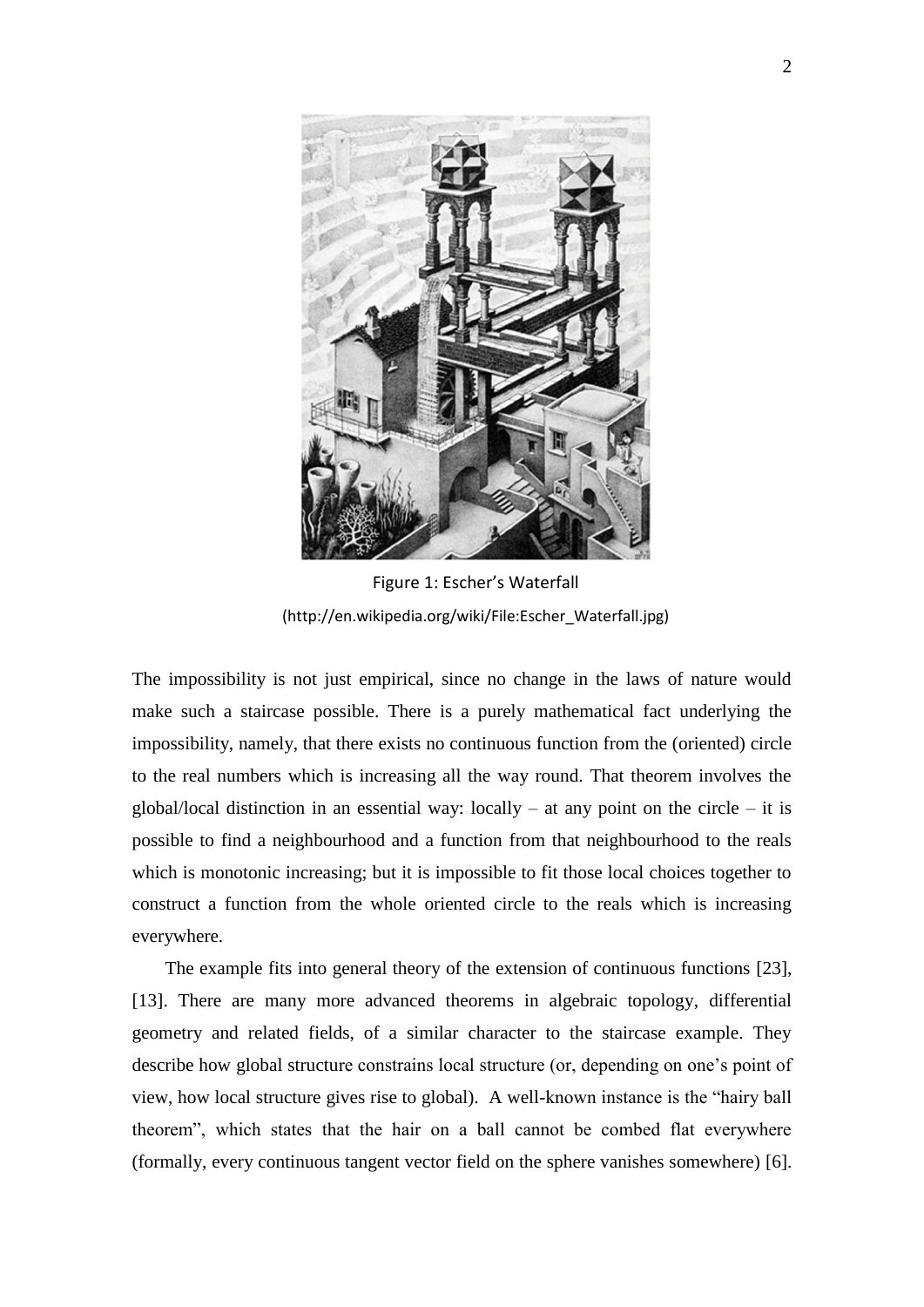The fact that this is impossible on the sphere while possible on the torus indicates that the theorem is about "relationships between the local differential properties of a space and its topologic structure as a whole"  $[3]$  – how the global topology of the space constrains what is possible differentially locally.

Before launching into any more advanced theorems, it should be emphasised that the global/local distinction pervades some much more elementary sections of mathematics.

# **Local and global in difference and differential equations**

Recall how compound interest works. If money is invested in a bank at 2% per month compound interest, the accumulated amount (principal plus interest) after *t* months,  $P_t$ , is related to the amount of the month before,  $P_{t-1}$ , by

$$
P_t = P_{t-1} + \frac{2}{100} P_{t-1}
$$

The formula says "each month, add to the accumulated amount 2% of itself to get next month's amount."

That equation expresses the *local* structure, the relation between the accumulated amounts at consecutive months. The bank's computer starts out with the original principal, and goes through step by step using the equation to calculate the accumulated amount after *t* months. The resulting *global* structure, the general shape of what happens over time, is represented by the familiar rising exponential growth curve. That overall shape is not visible in the local structure: it comes only from *solving* the equation, that is, discovering the global structure implied or induced by the local structure – namely,  $P_t = P_0 (1 + \frac{2}{100})^t$ .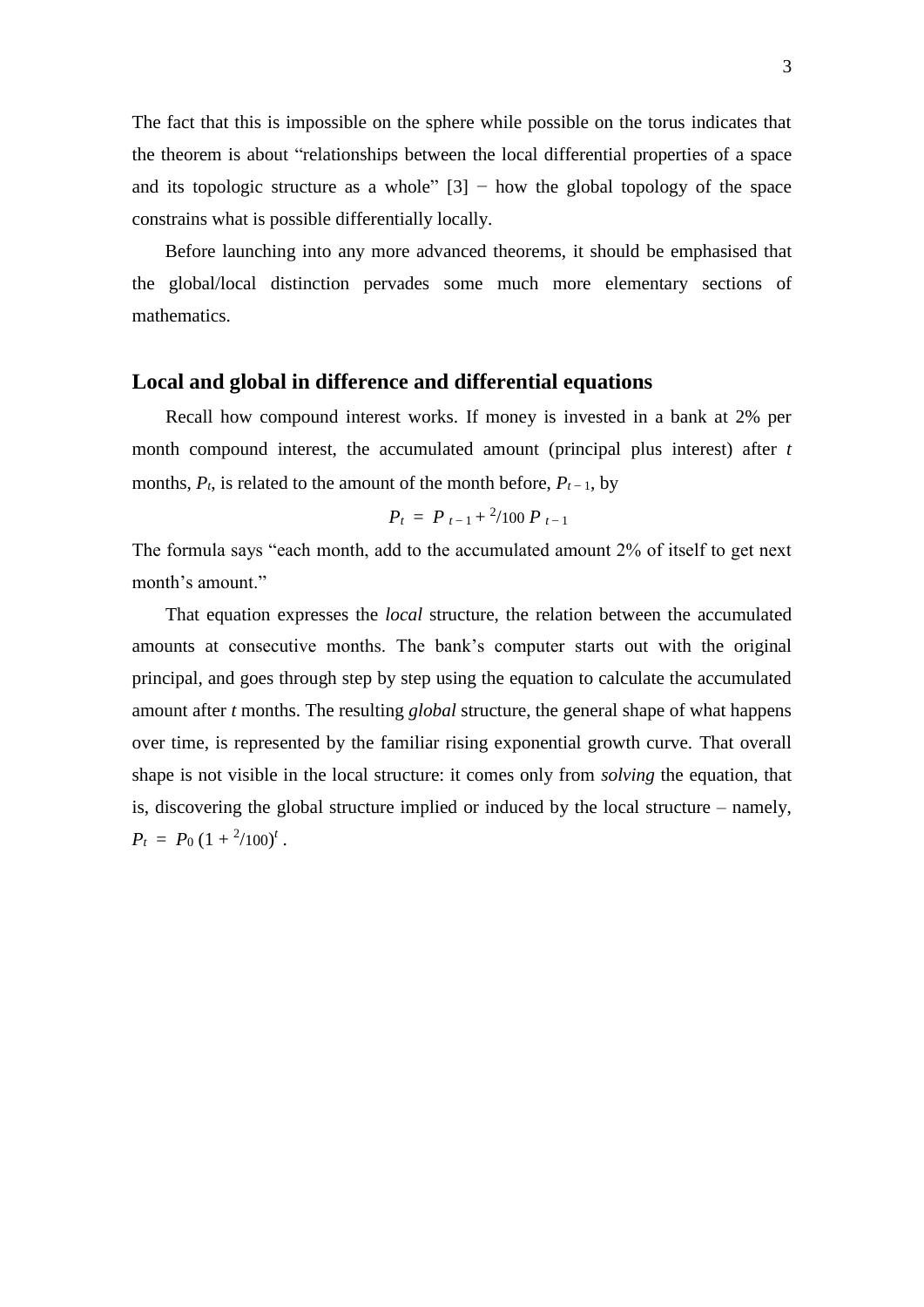

Figure 2 Compound interest

Similar phenomena arise in continuous cases such as the exponential growth equations that are often used to approximately model populations. If a population *P* grows continuously at an instantaneous rate of, say, 2% a month, then again mathematical reasoning can start with the local structure expressed by the differential equation  $\frac{dP}{dx} = 0.02P$ *dt*  $\frac{dP}{dt} = 0.02P$ , and solve it to extract the global structure, the result being the familiar exponential growth curve  $P = P_0 e^{0.02t}$ . Of course its shape is similar to the compound interest graph except for being continuous – the local versus global duality cut across the discrete/continuous divide.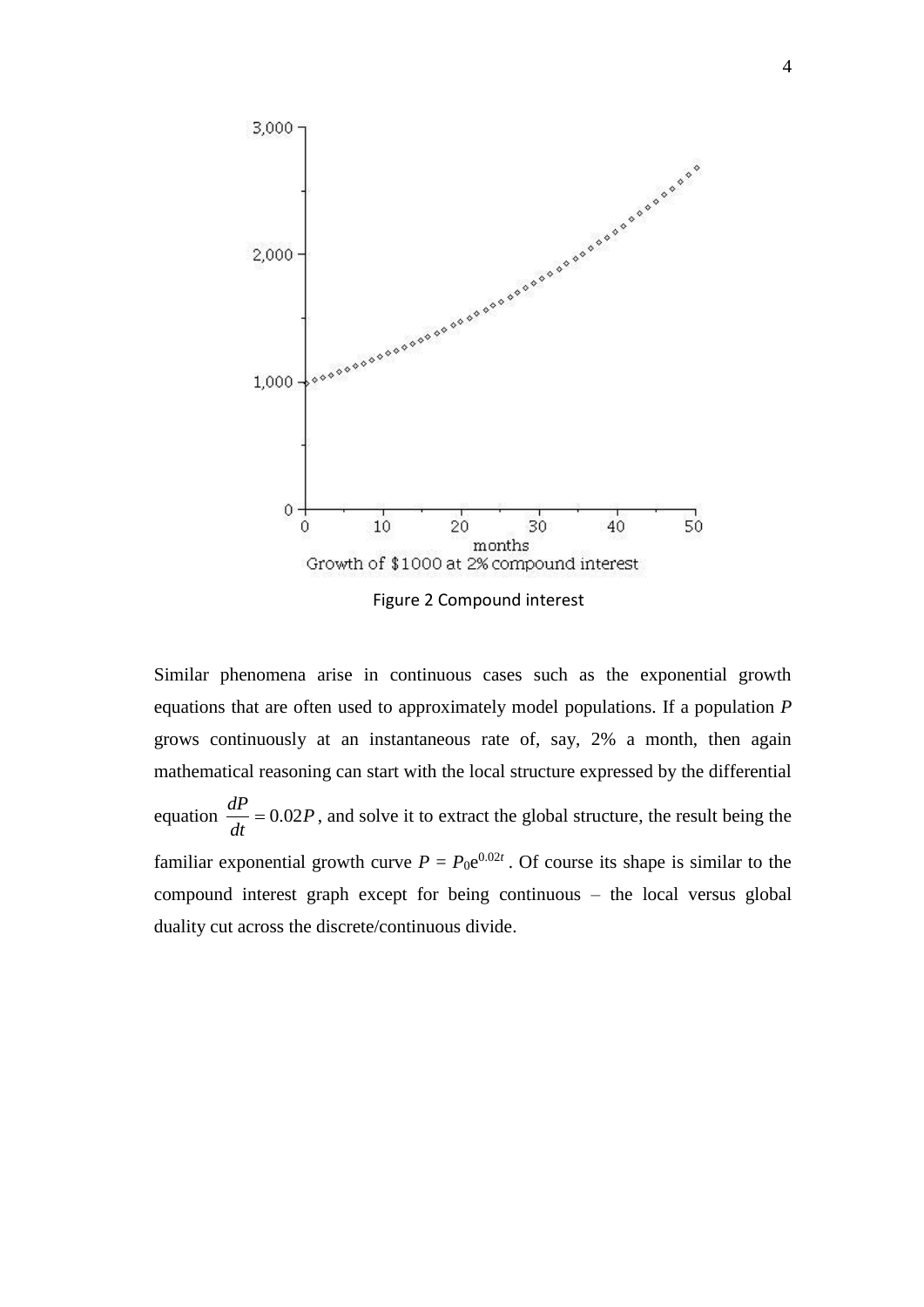

Figure 3 Continuous exponential growth

Again, the exponential shape is not a property of the originally given local structure, the monthly growth rate. It is visible only in the global structure.

So there is fundamentally more to the concept of "solution to a d.e." than there is to "solution to an algebraic equation". A solution to an algebraic equation is just a number that in fact satisfies the equation. But to regard a solution to a d.e. as just a function that in fact satisfies the equation (as pedagogy in pure mathematics often unfortunately does) misses the point of a d.e. A d.e. involves a derivative, a local notion, and asserts some fact about the derivative that holds locally at all points in the space. A solution is a global function, which is the collective result of the d.e. acting at all the points locally; it is how the local solutions fit together. The global solution has properties unlike those of the local solutions.

In general, textbooks on the solution of differential equations emphasise that the fundamental existence and uniqueness theorems are local. Given a point in the space and a d.e. (expressing the flow at that point), there is *some* neighbourhood of the point such that a solution of the d.e. through the point exists (e.g. [12] p. 223). It is a separate and more difficult enterprise to study "global analysis", the theory of "differential equations from a global, or topological point of view", which examines more global and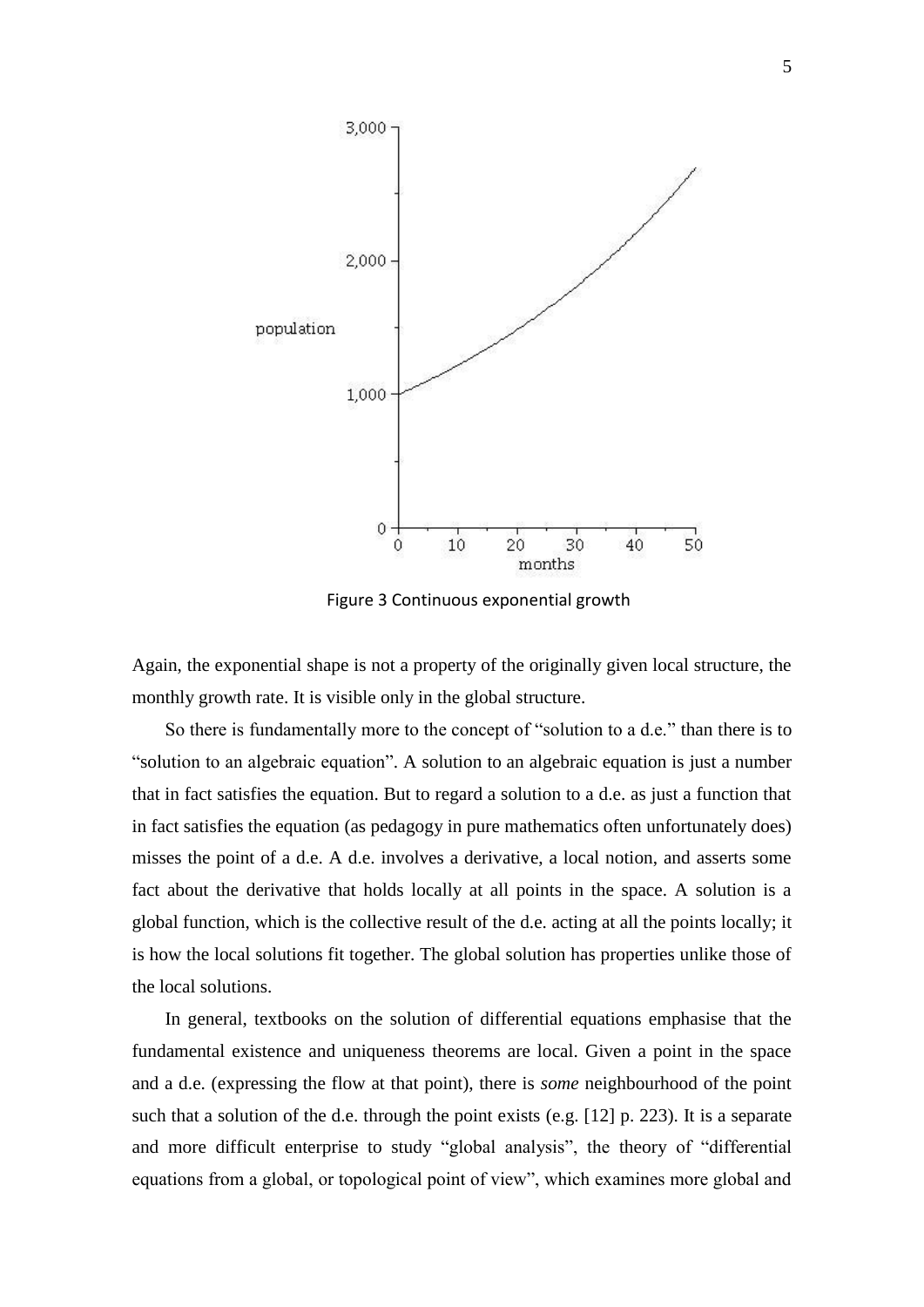qualitative properties of the solutions on the whole space, such as phase portraits and bifurcations. The geometric picture of a d.e. as a flow on a manifold gives an insight into the global structure arising [21]. It is an example of Hadamard's more general claim of 1921, "almost everywhere, the advance of contemporary mathematical sciences consists of two steps: The local solution *(solution locale)* of problems; the passage from this solution to a solution in the large *(solution d'ensemble*), if this kind of synthesis is possible." ([10] p. 205, discussed in [4] pp. 46-7).

Despite the more or less self-evident nature of the global-local distinction in such contexts, the language of "global" and "local" to describe it is not as old as one might think. The oldest use of "global", in the mathematical sense, known to the (usually omniscient) *Oxford English Dictionary* is in a rather opaque footnote to a 1937 paper on general topology by B. Kaufmann, which says:

In geometry (and not only in geometry) the local validity or extension of properties given in the large is usually so obvious that one hardly refers to it; for instance, each point of an element (simplex) lies on an arbitrarily small element etc. It seems to me essential to make a clear distinction between properties in a point of local and of integral (or global) origin. [15]

But that is misleading. The detailed historical work of Chorlay [4] shows that the pair "im kleinen" and "im grossen" were used in a similar sense in both German and American mathematics from the 1890s, such as in Osgood's expositions of German developments in analysis. Osgood at one point gives an explicit definition (in German):

The concept of behaviour of a function *im Kleinen* and *im Grossen* plays an important role in Analysis, and concerns all parts of mathematics (in particular Geometry as well) where a continuous set of elements form the substrate for the configuration to be studied. In the theory of functions, the behaviour of a function *im Kleinen* resp. *in Grossen* means its behaviour in the neighbourhood of a given point  $a \dots$  or a point-set  $P \dots$  resp. in a domain  $T \dots$  the extent of which is set from the start and not determined afterwards to meet the requirements of the given problem ([18] p.12, discussed in [4] p. 20).

#### **Local and global extrema**

The other main appearance of the local/global distinction in the more elementary levels of mathematics is in the notion of global and local extrema of functions. A local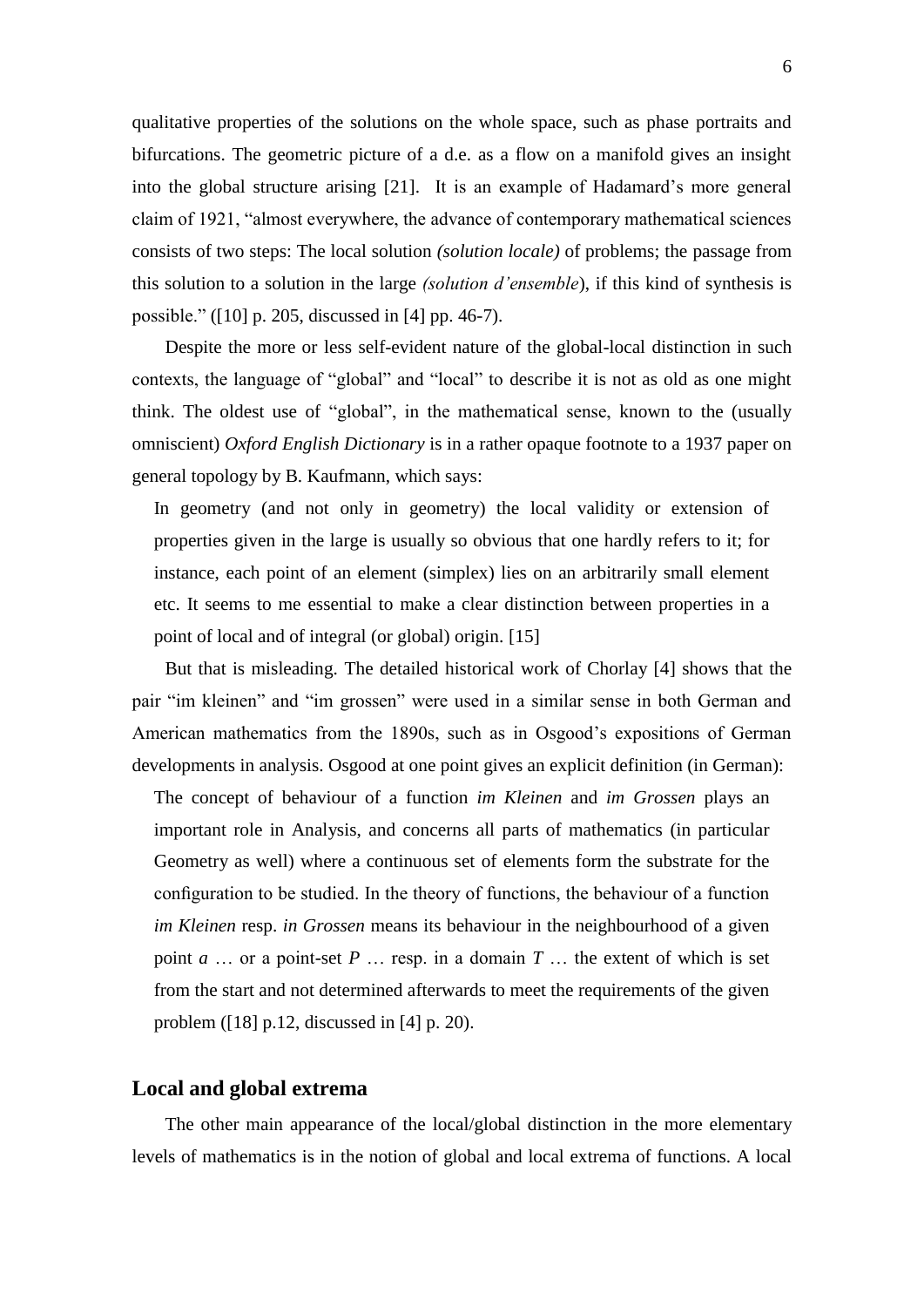maximum is a value that exceeds those in *some* neighbourhood of a point, while a global maximum is one that exceeds all other values everywhere. Early instruction in calculus emphasizes that the method of looking for zeros of a function's derivative is adapted to finding local extrema, not global ones. As one clear exposition puts it:

In order to find the minima of a differentiable function, which is a global property, we examine how the function should behave near such a point and deduce that the point must be critical, i.e. all partial derivatives must vanish. Then, in order to determine whether a critical point is a [local] minimum, a maximum or neither, we apply the second derivative (Hessian) test. Finally, having determined all local minima, we simply compare the values of the function at those points to determine the global minimum. ([14] pp. 169-70)

"Local maximum" is an instance of a more general notion of "local", as described in Wolfram MathWorld's article 'Local': "A mathematical property P holds locally if P is true near every point. In many different areas of mathematics, this notion is very useful. For instance, the sphere, and more generally a manifold, is locally Euclidean. For every point on the sphere, there is a neighborhood which is the same as a piece of Euclidean space." [20] Or to take another example, curvature (of either a curve or a surface) is a local notion: it is "at" a point, that is, definable using only knowledge of behavior in an (indefinitely small) neighbourhood of the point; whereas whether a curve is closed or a surface finite is not a local notion: it depends on what happens to the whole curve or surface.

The concept of global versus local extrema is certainly an easy way in to the global/local distinction. At the same time it quickly leads into themes of global/local interaction, as when the existence of two isolated local maxima of a differentiable function on an open interval implies the existence of a local minimum between them. Or Rolle's Theorem, so basic to the foundations of calculus, in which the local differentiability of a function equal at two distinct points implies that there is a point somewhere between them where the derivative is zero.

# **Combinatorics**

There are many examples in combinatorics of behavior that is possible locally but impossible globally, illustrating that the global/local distinction is not restricted to differential or continuous contexts (or to difference equations that could be regarded as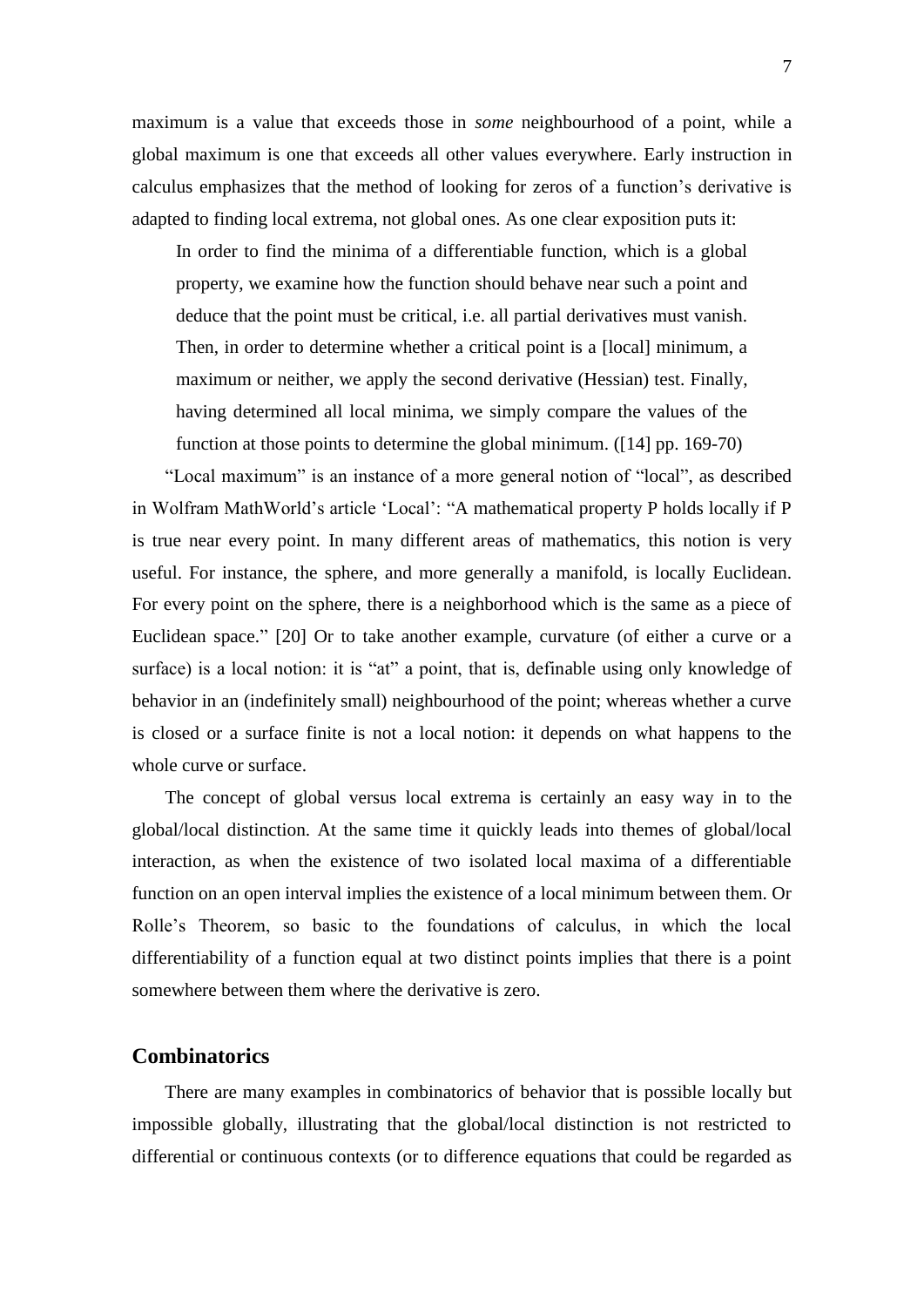discretizations of the continuous, like compound interest). The "stripped-down" or "bare hands" nature of combinatorics thus exposes the essence of the global/local distinction as lying in the relation of parts and wholes as such. The natural setting of the distinction is not in the world of continuity or differentiability.

Take Euler's classic example of the bridges of Königsberg. The bridges connected two islands and two riverbanks as shown in the figure 4:



Figure 4 The Bridges of Königsberg

The citizens of Königsberg in the eighteenth century noticed that it was impossible to walk over all the bridges once, without walking over at least one of them twice. In his pioneering work on what we would now call the topology of graphs, Euler proved they were correct [7]. Locally, there is plenty of choice of paths: it is easy to start in any land area and choose a bridge to move to any other land area and then to another one. But it is impossible to fit those local choices together to form a solution to the global problem of finding an "Euler path" – one including all the bridges exactly once.

Or consider the simplest non-trivial example of Ramsey theory. Take six points, with each pair joined by a line. The lines are all colored, in one of two colors (represented by dotted and undotted lines in the figure). Then there must exist a triangle of one color (that is, three points such that all three of the lines joining them have the same color).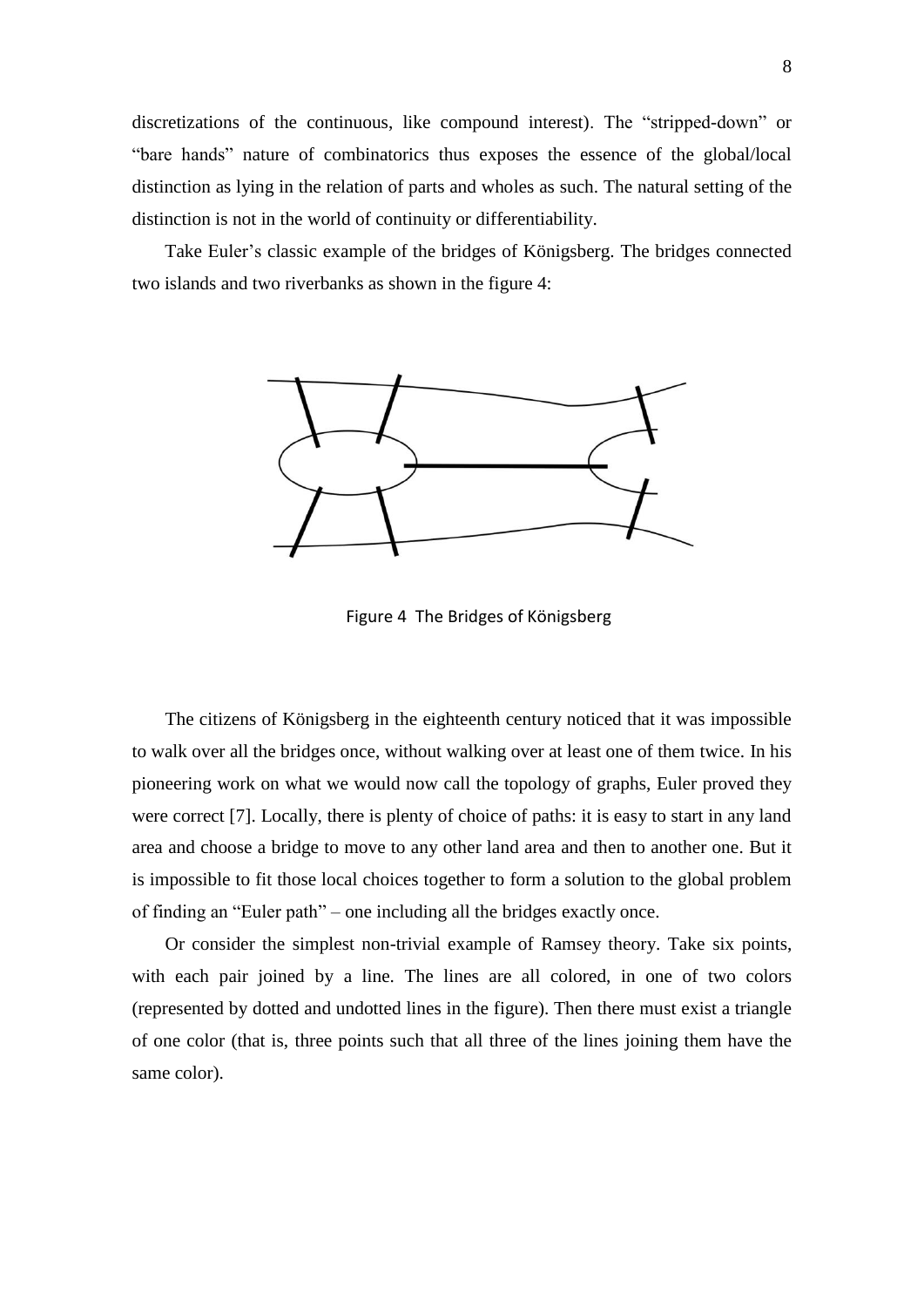

Figure 5 Combinatorics with Six Points

Proof: Take one of the points, and call it O. Then of the five lines from that point to the others, at least three must have the same color, say color A. Consider the three points at the end of those lines. If any two of them are joined by a line of color A, then they and O form an A-color triangle. But if not, then the three points must all be joined by Bcolor lines, so there is a B-color triangle. So there is always a single-colored triangle.

As in the case of Euler's bridges or the staircase example, what is easy locally is impossible globally. It is easy at any point to choose a line of any color to any other point, but when making all those choices simultaneously, it is impossible to avoid having a same-color triangle configuration somewhere. Similar language could be used naturally of the four-color map theorem.

Even the pigeonhole principle, in its simple way, can be seen as an instance of the same phenomenon  $-$  a global obstruction to what is possible locally anywhere. If one tries to place 10 pigeons in 9 pigeonholes, it is easy to start out by placing single pigeons in empty holes, but at the end of the process, no matter what sequence of choices one makes, the global structure forces the assignment of at least two pigeons to at least one pigeonhole.

The pigeonhole principle takes us in the direction of number theory, where the "Hasse principle" concerns the extendability of "local" solutions of Diophantine equations (that is, solutions modulo each prime power) to a "global" solution (a solution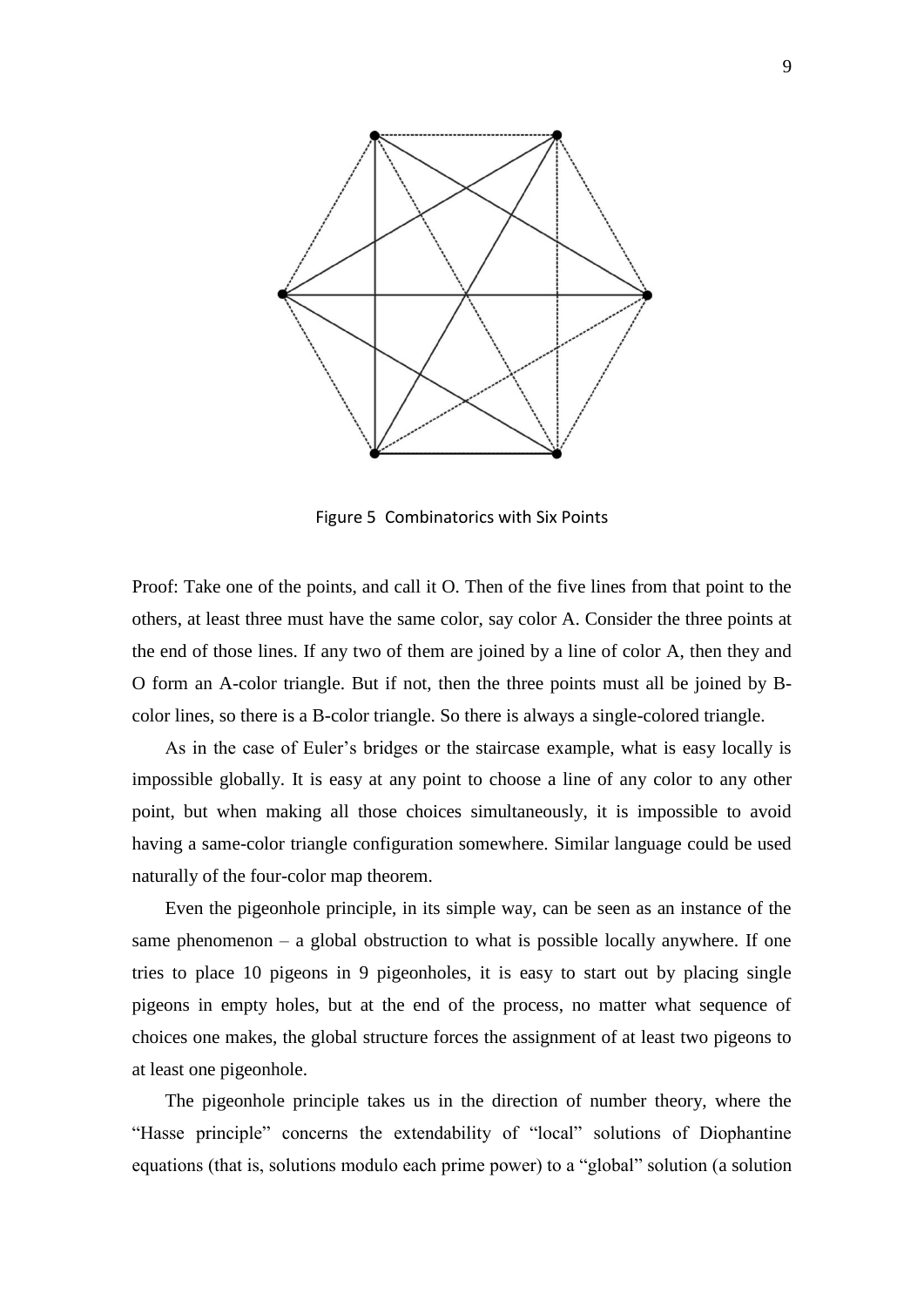over the integers) [2]. The analogy with extendability of continuous functions is not as clear as it might be, and it may be arguable that this is not truly the same notion of global and local. However, the existence of a solution over the integers does imply the existence of a solution for each prime power; and while the integers modulo any number are not exactly a part of the integers but rather a quotient structure, a quotient structure carries part of the information about the full structure. So there is some genuine analogy between the way in which the partial information contained in the modular solutions may or may not fit together into a full solution over the integers, and the usual question as in the original staircase example, whether local functions satisfying a condition fit together into a global function satisfying the condition. But the setting is discrete.

# **Global and local outside mathematics: physics and economics**

Like any good mathematical concept, it is to be expected that the global/local distinction will prove fruitful in many areas outside mathematics proper. The full story would ramify endlessly. We just give a few short examples to indicate the vast range possible.

It is familiar in General Relativity, as is natural because that science is largely an application of differential geometry. It may be that the physicists have a clearer sense of the distinction and the interaction of local and global than most mathematicians do. Hawking and Ellis's classic, *The Large Scale Structure of Space-Time*, begins:

The view of physics that is most generally accepted at the moment is that one can divide the discussion of the universe into two parts. First, there is the question of the local laws satisfied by the various physical fields. These are usually expressed in the form of differential equations. Secondly, there is the problem of the boundary conditions for these equations, and the global nature of their solutions. This involves thinking about the edge of space-time in some sense. These two parts may not be independent. Indeed it has been held that the local laws are determined by the large scale structure of the universe. This view is generally connected with the name of Mach, and has more recently been developed by Dirac (1938), Sciama (1953), Dicke (1964), Hoyle and Narlikar (1964), and others. We shall adopt a less ambitious approach: we shall take the local physical laws that have been experimentally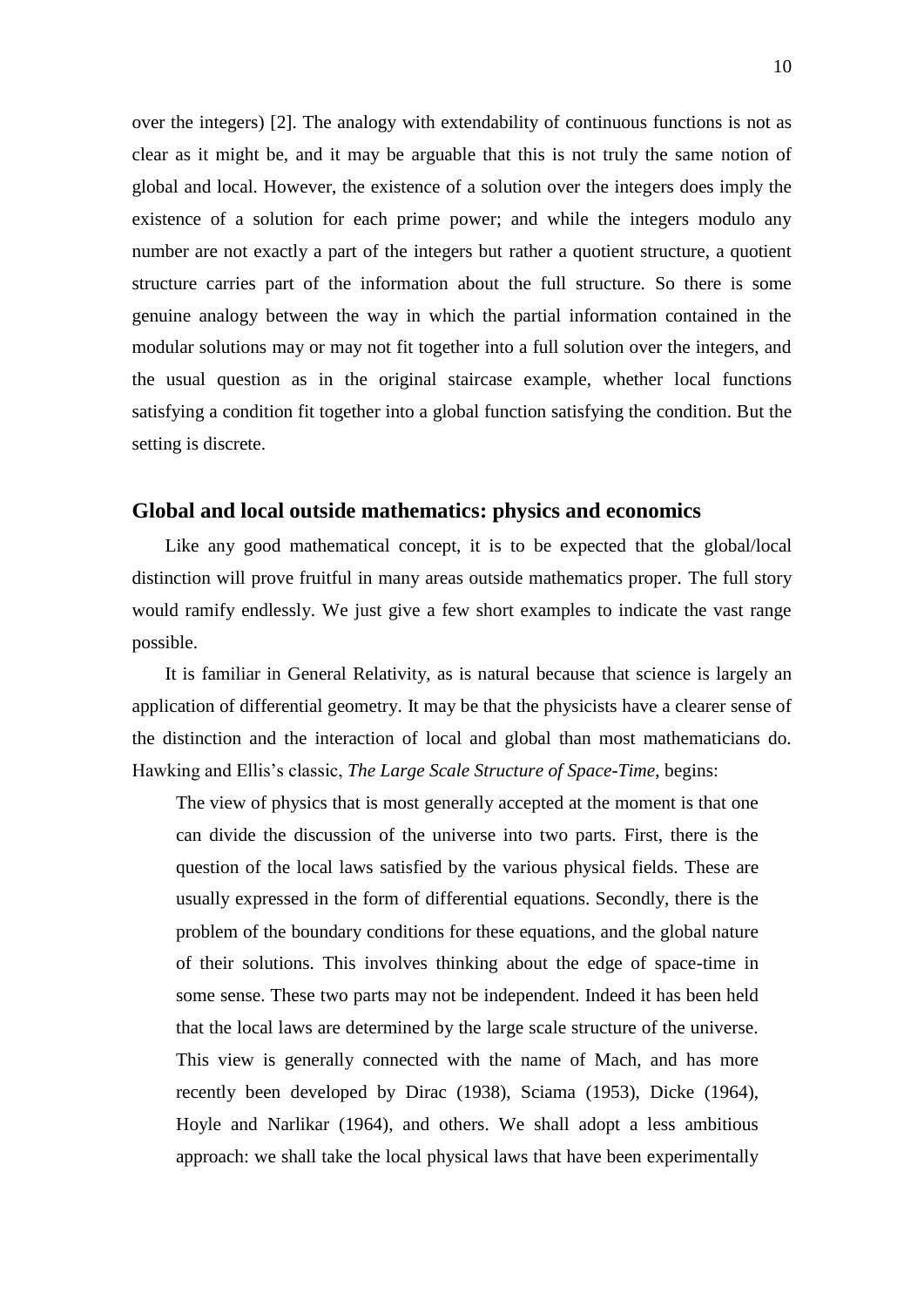determined, and shall see what these laws imply about the large scale structure of the universe. ([11] p. 1)

It is found, for example, that if the laws observed locally do hold at other places and times, then a global property of the universe is a singularity in the past, the Big Bang.

In economics, Adam Smith's "invisible hand" is a metaphor for the difference between what individual actors intend locally and the global effect of their actions. A buyer or seller "generally, indeed, neither intends to promote the public interest, nor knows how much he is promoting it. … he intends only his own security; and by directing that industry in such a manner as its produce may be of the greatest value, he intends only his own gain, and he is in this, as in many other cases, led by an invisible hand to promote an end which was no part of his intention." ([22] bk. IV ch. 2) The "invisible hand" is not an entity or in any way a cause that acts. All the causes acting are local: the individual decisions of buyers and sellers. The global effect, overall prosperity, is the working out of the sum total of those local effects, in the same way as the solution of a differential equation is the sum of the effects of local actions. General equilibrium economic models have explored how microeconomic behavior involving many free choices results in the global stability (or not) of the economic system. In finance, too, there is a recognised distinction between the risks of individual investments failing in the present climate, and "systemic risk", the risk that there will be a failure across a large part of the financial system ([5]; some mathematical perspectives in [1]).

Examples of the local/global contrast can be found in any science that deals with complex systems, such as psychology [8] and computer science (where the distinction between local and global variables is important to the modularity of programs). But enough has been said to make it clear why the pair of concepts is ubiquitous. And why there are many opportunities for mathematicians, to whose expertise belong questions about global-local duality.

## **History: Leibniz's best of all possible worlds**

The first clear use of the contrast between global and local had nothing to do with mathematics, though it was an idea of one of the great mathematicians, Leibniz. Leibniz was a man with a vast range of intellectual interests. One of them was Christian theory, especially the problem of evil. As most religious people recognize, one of the main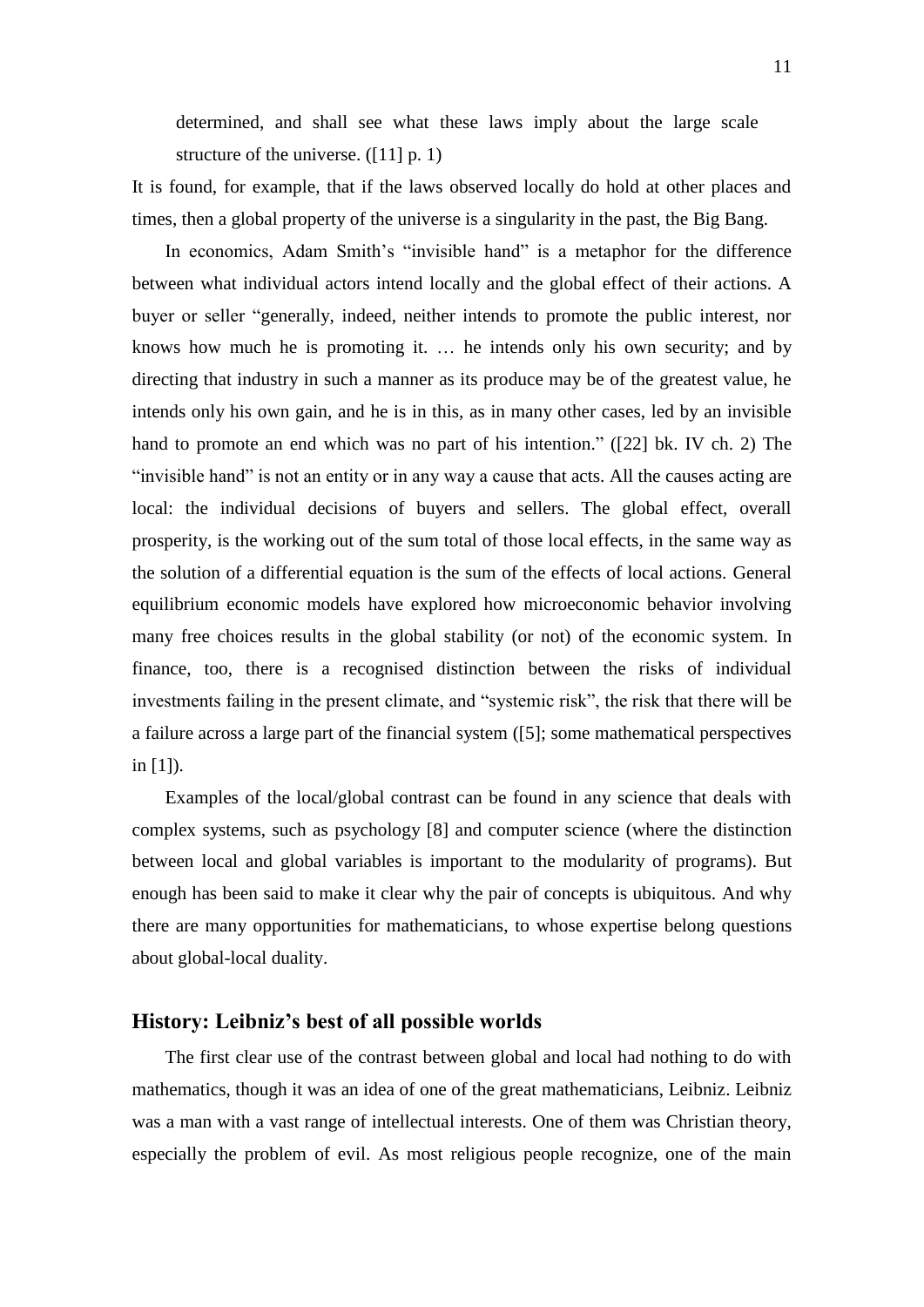difficulties with believing in God is the great amount of evil in the world: if God is good and also all-powerful, how can he allow such horrors? Why does he not make a much better world, if he can?

Leibniz's solution to this difficult puzzle, put forward in his book *Theodicy* (Divine justice) of 1710, is a startling one. God does not create a better world, he says, because there *is* no better world. This is already the best of all possible worlds. By that he does not mean that everything is rosy in the actual world. Quite the contrary, there is a great deal wrong, but any attempt to tinker with it to improve it here or there would make it worse overall. Leibniz writes: "all things are *connected* in each one of the possible worlds: the universe, whatever it may be, is all of one piece, like an ocean: the least movement extends its effect there to any distance whatsoever … Therein God has ordered all things beforehand once for all, having foreseen prayers, good and bad actions, and all the rest; and each thing *as an idea* has contributed, before its existence, to the resolution that has been made upon the existence of all things." ([16], ch 9) He means that from God's-eye point of view, design is global (over time as well as space), while human action and human imagination is local. The point of Leibniz's theory is made in an old joke: An optimist is someone who thinks this is the best of all possible worlds; and a pessimist thinks the same.

So Leibniz's theory relies on the local/global contrast. The world is, he says, easy to improve locally but impossible to improve globally. The limitations of our intellect and imagination make it seem to us easy to suppose this or that thing being made better, without our understanding the necessary cross-connections between things which make it impossible — logically or mathematically impossible — to realise all those improvements at once. As in the staircase example, what is easy to do locally is impossible to do globally – but its impossibility may be hard to see ([9], history in [17]).

Perhaps only a mathematician could have taken that idea seriously.

#### **ACKNOWLEDGEMENTS**

The author thanks Chandler Davis for valuable comments.

#### **REFERENCES**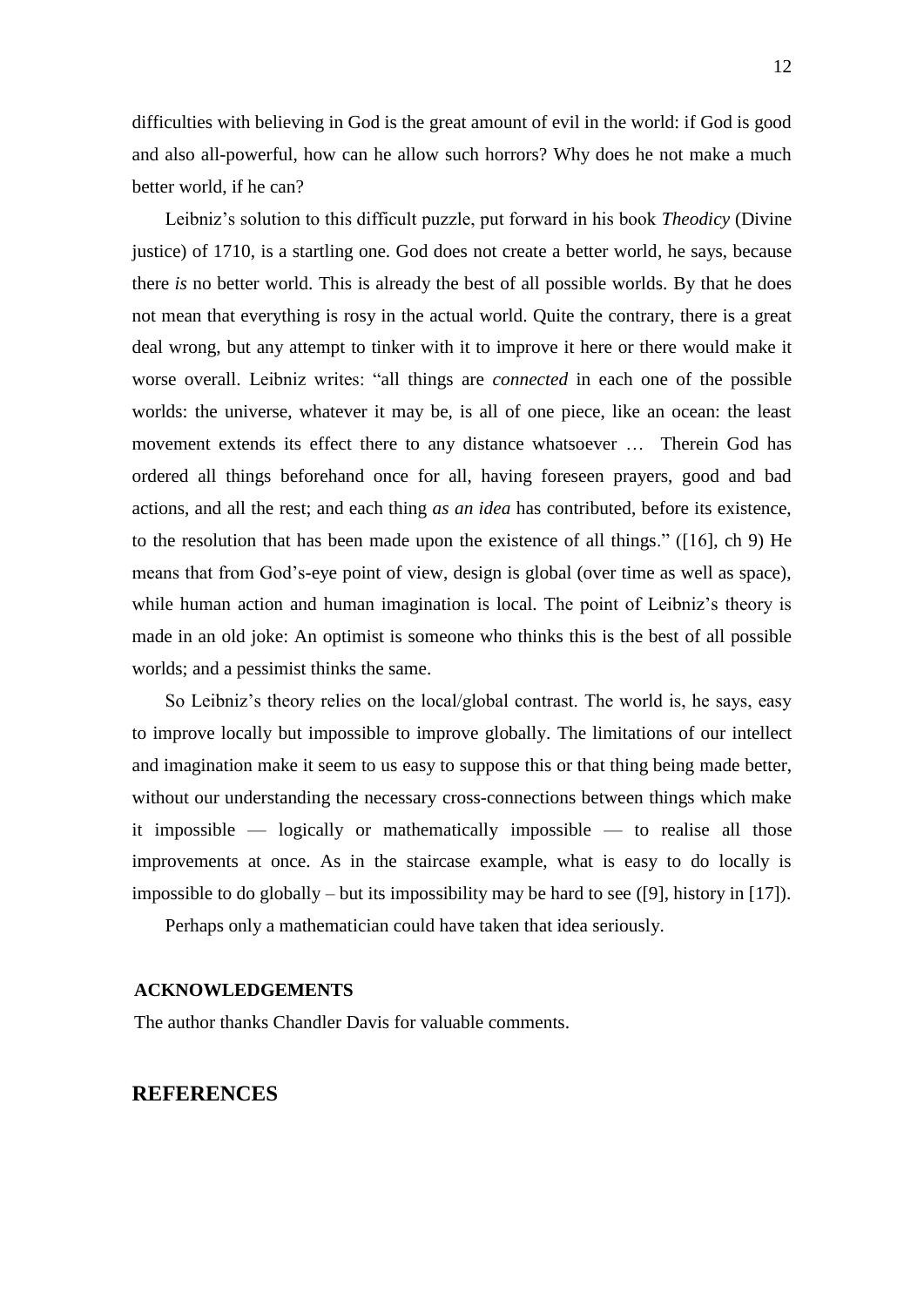[1] F. Abergel, B.K. Chakrabarti, A. Chakraborti and A. Ghosh, *Econophysics of Systemic Risk and Network Dynamics* (Springer, Milan, 2013).

[2] W. Aitken and F. Lemmermeyer, Counterexamples to the Hasse principle, *American Mathematical Monthly* 118 (7) (Aug-Sept 2011), 610-628.

[3] C.B. Allendoerfer, Global theorems in Riemannian geometry, *Bulletin of the American Mathematical Society* 54 (1948), 249-259.

[4] R. Chorlay, "Local-global": the first twenty years, *Archive for History of Exact Sciences* 65 (2011), 1-66.

[5] E.P. Davis, *Debt, Financial Fragility, and Systemic Risk* (Oxford University Press, Oxford, 1995).

[6] M. Eisenberg and R. Guy, A proof of the Hairy Ball Theorem, *American Mathematical Monthly* 86 (7) (1979), 571-574.

[7] L. Euler, Solutio problematis ad geometriam situs pertinentis, 1736, trans. in *Graph Theory 1736-1936*, ed. N. Biggs, E. Lloyd and R. Wilson (Oxford University Press, Oxford, 1976), 3-8.

[8] J. Förster and E.T. Higgins, How global versus local perception fits regulatory focus, *Psychological Science* 16 (8) (2005), 631-636.

[9] J. Franklin, Two caricatures II: Leibniz's best world, *International Journal for Philosophy of Religion* 52 (2002), 45-56.

[10] J. Hadamard, L'œuvre mathématique de Poincaré, *Acta Mathematica* 38 (1921), 203-287.

[11] S.W. Hawking and G.F.R. Ellis, *The Large Scale Structure of Space-Time* (Cambridge University Press, Cambridge, 1973).

[12] M.W. Hirsch and S. Smale, *Differential Equations, Dynamical Systems, and Linear Algebra* (Academic Press, New York, 1974).

[13] S. Iyanaga, Y. Kawada and K. Itô, eds, *Encyclopedic Dictionary of Mathematics*

(2 nd ed, MIT Press, Cambridge MA, 1987), article "Obstructions", §305, pp. 1150-1152.

[14] A. Katok and V. Climenhaga, *Lectures on Surfaces: (Almost) everything you wanted to know about them* (American Mathematical Soc, Providence, RI, 2008).

[15] B. Kaufmann, On infinitesimal properties of closed sets of arbitrary dimension, *Annals of Mathematics* 38 (1937), 14-35.

[16] G.W. Leibniz, *Theodicy: essays on the goodness of God, the freedom of man, and the origin of evil,* trans. E.M. Huggard (Open Court, La Salle, Ill, 1985).